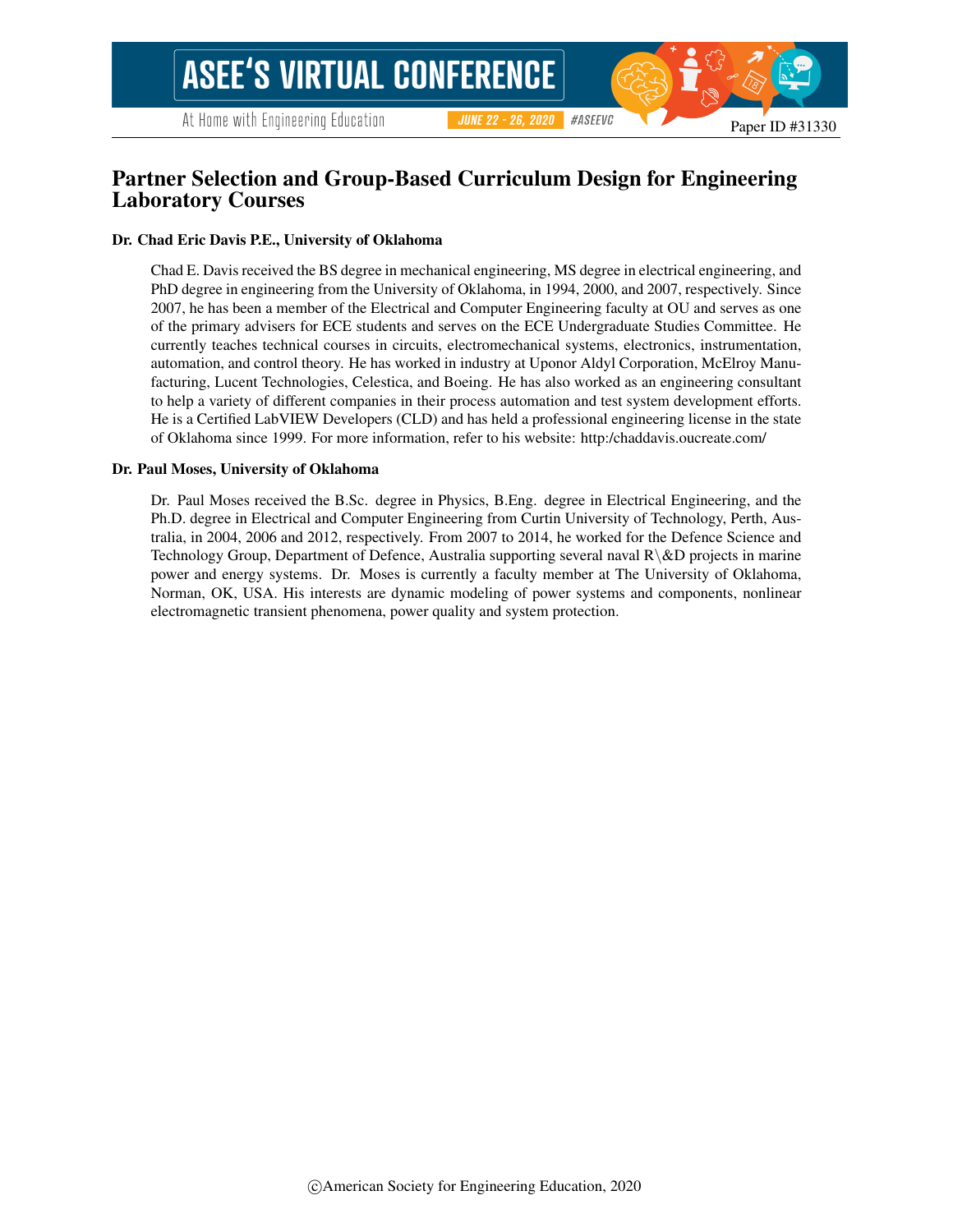# **Partner Selection and Group-Based Curriculum Design for Engineering Laboratory Courses**

### Abstract

Providing engineering students with hands-on experiences in physical laboratories is a critical factor in producing well rounded graduates. Additionally, engineering students need to gain as much experience working on teams as possible, so they are prepared for the teaming environment that is prevalent in industry. While implementing a group-based course design might be more difficult on the instructor, it provides greater benefit to the students and reduces laboratory equipment cost and support staff. The details of how groups are structured and selected plays a major role into how effective the group-based course design will be. Allowing students to self-select their group is by far the easiest on the instructor and one would naturally think it would also be the most popular method for the students. Educators often make the assumption that students will be happier when they are given more autonomy, but in this study that was found not to be the case. When a self-selection system was replaced with the system explained in this paper the course was greatly improved. Many of the issues with self-selection and other common group selection methods are overcome with a novel group shuffling process that is proposed in this study. This study is implemented in an analog electronics laboratory course with 2-person groups, but many of the ideas could be implemented in other settings. A vital part of any group-based course design should be a method to motivate the students to do their best in the group. This study details a group evaluation method that serves as an exceptional motivational tool for the students. Anonymous course evaluation data was used to show how the students perceived the effectiveness of the group selection process and the group evaluation tool.

### I. Background

There are many different types of engineering laboratory courses. Historically, a lab course involves students going to a defined space with fixed equipment that is used for hands-on experimentation. Allocating space for physical labs is usually a challenge, but it might be even more difficult to purchase and maintain the equipment in physical labs and provide adequate teaching support. In recent years, virtual labs have been used as a cheaper alternative to physical labs [1],[2]. While virtual labs are more cost effective than physical labs, they do not offer the same type of experience and benefits to students. When students are able to get their hands-on physical systems and tinker with them, it brings a greater understanding than the sort of experimentation done in most virtual labs. It is also much easier to do meaningful projects in a physical lab, and having a project-based approach to ECE courses has shown to play a vital role in increasing students' interest in the subject matter [3],[4].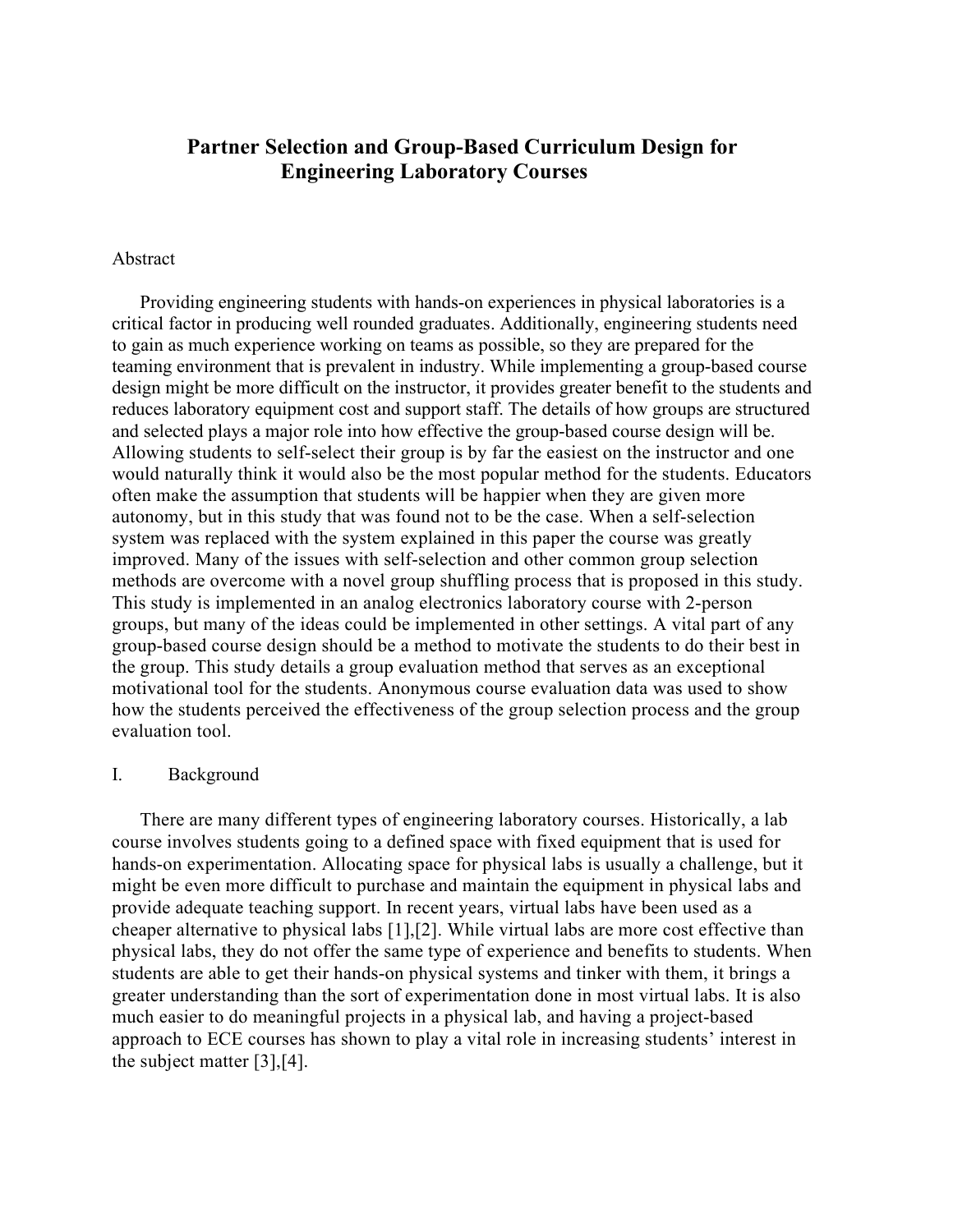Another important benefit of working in physical labs is that it is easier for students to work together in groups. Working in groups also provides cost savings because both equipment and support staff can be reduced, but the more important reason for implementing groups is the benefits to the students by helping them develop teamwork and communication skills. These so-called soft skills are often just as important as the technical skills and abilities gained in lab courses. Engineering students need to gain as much experience working on teams as possible, so they are prepared for the teaming environment that is prevalent in industry.

When implementing groups in a course, the group selection process is a vital aspect that people often overlook. The number of people to put in a group is the first question that needs to be answered. For this study, two-person groups are used because it works best for the type of course it was implemented in. However, the methods used in this paper could also be applied to larger groups. Additionally, research studies involving larger groups will also be reviewed because many aspects are also applicable to 2-person groups. Once the number of students in each group is determined, a method to put them into different groups is needed. Due to its ease in implementation, allowing students to self-select their groups is a popular way of distributing the students into groups. Self-selection is by far the easiest on the instructor and one would naturally think it would also be the most popular method for the students. Educators often make the assumption that students will be happier when they are given more autonomy, but in this study, self-selection was shown to be ineffective and filled with problems. One problem with students self-selecting their lab partner is that there will always be students that do not know very many people in the course and have trouble finding someone and the whole idea of going out and finding their own lab partner is very difficult for them. Another issue with self-selection is that students naturally tend to partner with one of their friends and if they end up being a bad lab partner it ruins their experience and sometimes even their friendship.

Determining new grouping strategies that avoid self-selection has been studied by several researchers. One interesting approach is to group team members based on student interests or desired learning topics. One example proposed at North Carolina State University is selecting groups based on a first-come first serve approach using the online tool Expertiza. This tool allows students to select their own teammates and group members based on a learning topic. This approach works by having students select a topic and then search for teammates with similar interests in that topic. The main disadvantage was that teachers had to entice students to form teams of a particular size [5]. An improved method was attempted in a software engineering course which used an automated process based on asking each student to rank topics in order of preference and recording the topic "bids." Student bids are mapped to an *n*-dimensional vector and Hierarchical *k*-means clustering algorithm that recursively splits the students into teams [6]. While using the studies that used learning topics to set groups had some level of success, the implementation effort required by the instructor was substantial.

Another study at the US Military Academy, that is very applicable to this paper, discusses the effect of replacing individual exercises with randomly assigning teams of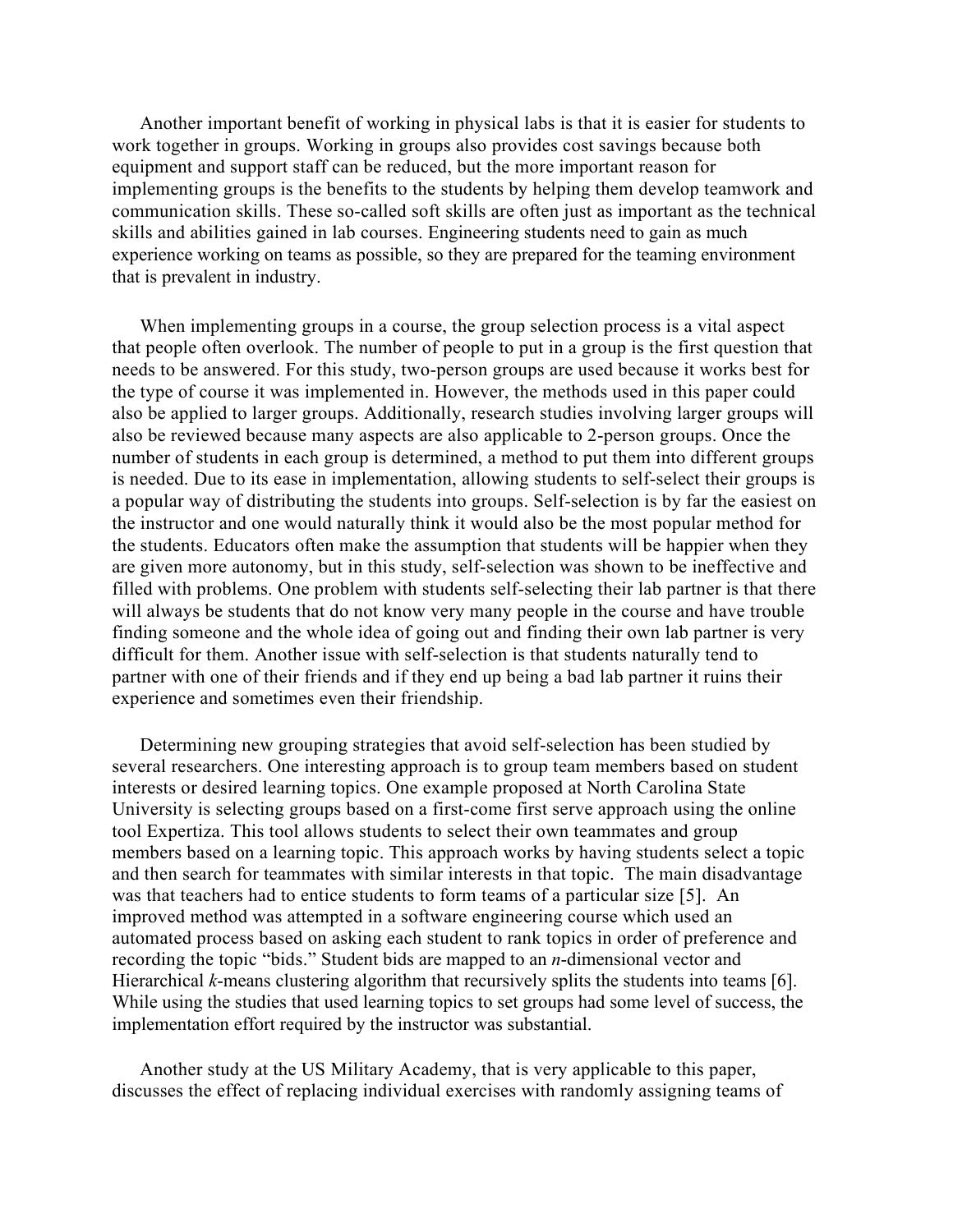two [7]. This study highlighted the benefit of removing the artificial laboratory time constraint by making the equipment available on a full-time basis. The trial claimed there was improved student camaraderie, particularly at the sophomore level, where students are largely unfamiliar with one another. The open lab concept also helped overcome inefficiencies caused by personality or scheduling conflicts. The weakness of the group process was the need to give a team grade rather than individual scores. A "snapshot" of individual performance was limited to ten minutes in this study, but it was concluded that the sense of fairness in an individual grade was elusive and therefore not assigned. The lack of individual grades was claimed to be partially offset by demonstrating laboratory concepts in normal course examinations. It was inferred that students who performed poorly on the examinations were likely the same ones who contributed little to their team's effort in the laboratory exercises. This US Military Academy study highlights the importance of having an ample number of individual components in the grading structure when implementing a group-based course design. Section II shows how keeping a balance of group and individual work was accomplished in this paper.

The US Military Academy study [7] also analysed senior-level design team selections using a combination of student preferences for team members, student preferences for projects and instructor selections. The students could nominate up to two other students for their design teams. It was found that many students did not list the same team members for all three project choices which was argued to be an indication that skills and background were a factor in their choices, instead of only choosing partners based on outside relationships. The study cited the most difficult part of the teaming process was to complete the design teams with the pool of unassigned students based on a variety of considerations such as past academic performance, individual skills, choice of project, team leader personality, and advisor opinion or preference. Designing a group-based system where there are no students left at the end that no one wants to be in a group with is an important consideration in the system created in this paper.

A study out of Purdue University researched the idea of using self-formed teams around a voluntary leader [8]. At the end of the course, the 35% of total course points were apportioned internally by the team members. Interestingly, the only stipulation is that they were not allowed to divide points evenly among team members and they were required to justify the apportionment. Some interesting group dynamic issues were documented in that study. One group had older conscientious students working independently with very little deference to individual ideas. An issue of one leader with three non-performing students occurred. At the other end of the spectrum there were hard working students mixed with somewhat weaker students, but difficulties were not so apparent and there were no reported arguments. The end of the study concluded that assigned groups may be preferred. It suggested basing the selections arbitrarily on GPA, last-name or by using a personality test. It was concluded that arbitrary groupings would avoid like-with-like groupings, which would increase the likelihood of producing a mixture of abilities and minimizing the situation of having "leftovers" of a high proportion of weaker or less dynamic students. Using randomness in the group selection process is also a method that tends to even out ability levels and is a key aspect in this paper that will be described in Section III.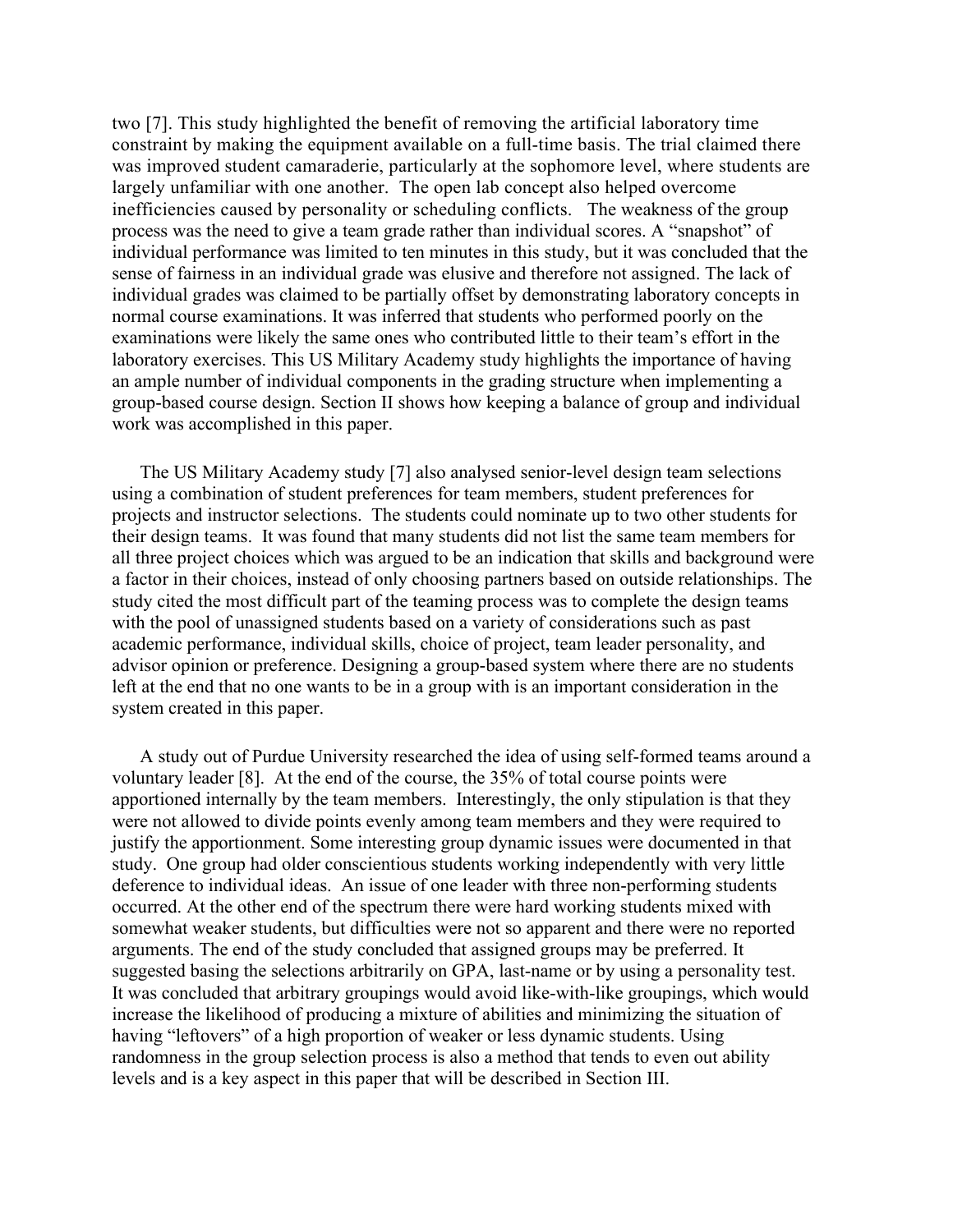One glaring downside to implementing a group-based course design is that if it is not structured and implemented wisely the instructor may spend more time dealing with team interaction problems than with technical problems [9]. The goal of this paper is to provide a solution that gives the most possible benefit to the students, while not becoming a burden on the instructor. The group selection process is described in detail in Section III. One final thing that was learned during this study is that no matter what group-based system that is deployed, it will not work effectively unless there is some sort of motivation for the students to be a good team member. This paper provides an extensive group evaluation method in Section IV that serves as a motivating factor for students to excel in their groups.

### II. Course History of ECE3873 – Electronics Lab

Before explaining the details of the project-based course design that was developed in this work, the laboratory course that it was implemented in will be discussed. One of the most rigorous and time intensive ECE courses at the University of Oklahoma (OU) is ECE3873 – Electronics Lab. The following is the course description: *electronic analog circuit design, simulation, construction, debugging and measurement of circuit performance quantities using advanced instrumentation techniques; circuit reliability theory; independent design skills development and technical writing*. This course has a lecture section that all students attend and smaller lab sections that contain approximately 20 students in each. ECE3873 has the following four prerequisites: *ECE3723 – Circuits II*, *ECE3773 – Circuits Lab*, *ECE3813 – Introduction to Electronics*, and *ENGR2002 – Professional Development*.

ECE3723, ECE3773, and ECE3813 are typical courses that are taught in nearly every ECE curriculum. A major portion of ECE3723 *– Circuits II* is to build on the knowledge learned in the first circuits course that OU-ECE students take (ECE2723) by extending the circuit analysis theory into the frequency domain. ECE3813 provides a basic theoretical understanding of diodes, transistors, and operational amplifiers (Op Amps). ECE3773 is a basic lab course that teaches the students how to build basic circuits on a breadboard and how to use a power supply, multimeter, function generator, and an oscilloscope. In ECE3873, the students combine the practical lab knowledge they gain in ECE3773 with the theoretical concepts learned in ECE3723, ECE3813, and other previously taken ECE courses to be able to design and construct complicated analog electronic projects.

The prerequisite that OU includes for its analog electronics lab (ECE3873) that is unique, when compared to other ECE programs, is the course called *ENGR2002 – Professional Development*. The reason this course was selected for a prerequisite for ECE3873 is that it focuses heavily on building teamwork and communication skills. These topics help students understand how to work with other people and are critical to the successful implementation of the group-based course design that is proposed in this paper. Reference [10] goes into more detail about ENGR2002 and shows that it is an effective way to teach engineers the soft skills that are desperately needed in industry and required for ABET accreditation.

Table I shows the schedule for ECE3873. The first column shows that the students change groups four times during the duration of the course. The students work on the Robot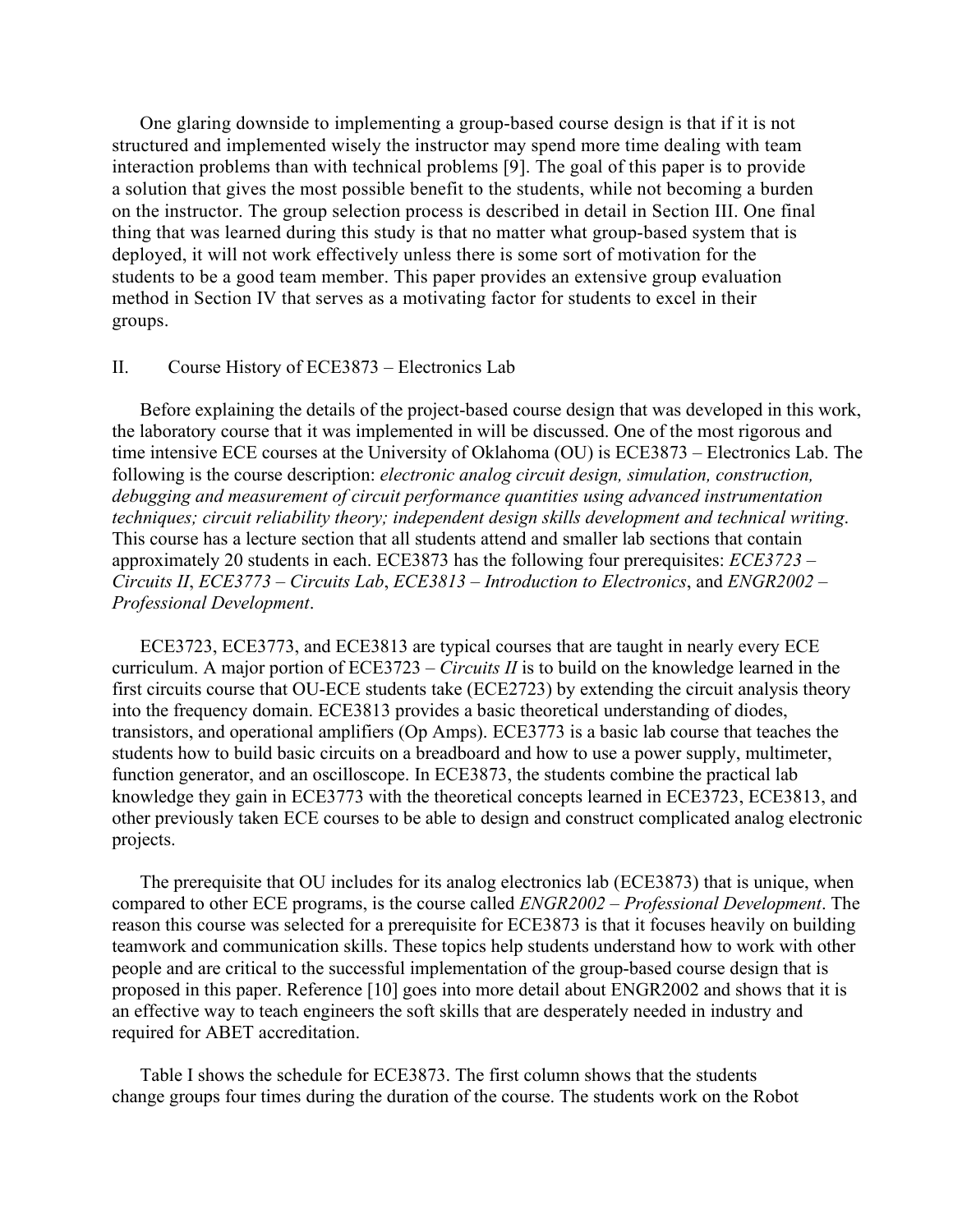Design Challenge in the final group pairing. The robot design is a tradition in ECE3873 that involves the design of an analog robot from scratch that competes against the other students' robots in the course. This robot project is so well thought of that the vast majority of the ECE juniors that take the course respond positively (4 or 5 response on a 5 point Likert scale) to the following anonymous course evaluation statement: "*The robot project was the best learning experience I have had so far at OU.*" Specifically, in the Fall 2019 semester, 71.4% of the 28 students that completed the evaluations responded positively to this statement.

| Group $#$             | Week #   | Lab                        |  |
|-----------------------|----------|----------------------------|--|
|                       |          | Introduction Lab           |  |
|                       | 2        | Diodes Lab                 |  |
|                       | 3        | <b>Basic MOSFET Lab</b>    |  |
|                       |          | <b>Advanced MOSFET Lab</b> |  |
| $\mathcal{D}_{\cdot}$ |          | <b>BJT</b> Lab             |  |
|                       | 6        | Basic IC Amplifier Lab     |  |
| 3                     |          | Advanced IC Amplifier Lab  |  |
|                       |          | 555 Timer Lab              |  |
|                       | $9 - 15$ | Robot Design Challenge     |  |

**Table I – ECE3873 Schedule** 

In addition to the group work that is shown in Table I, there is also an individual final design project and individual exams and quizzes. The course is structured such that the individual work makes up half their grade. The grade breakdown for ECE3873 is shown in Table II.

| Percent | Grade Item                                                        |
|---------|-------------------------------------------------------------------|
| 25      | Group Labs done in weeks 1 to 8                                   |
| 15      | Group Robot Design Challenge                                      |
| 10      | Group Evaluations (Discussed in Section IV)                       |
| 10      | Individual Quizzes (6 preparation quizzes and 2 hands-on quizzes) |
| 15      | Individual Final Design Project                                   |
|         | Individual Final Exam                                             |

**Table II – ECE3873 Grade Breakdown (50% Group and 50% Individual)**

This paper is focused only on the course design strategies related to student groups, so the many novel course design elements and explanations of the assignments will not be discussed in great detail, but only what is necessary to provide context to this study.

## III. ECE3873 Group Selection Methodology

Before the first day of class each student is paired with another student using an autogroup generator tool that is available in the Canvas learning management software platform that is used at OU. The students sit with their partner in the Monday night lecture period according to a seating chart that changes each time the group pairings change (as shown in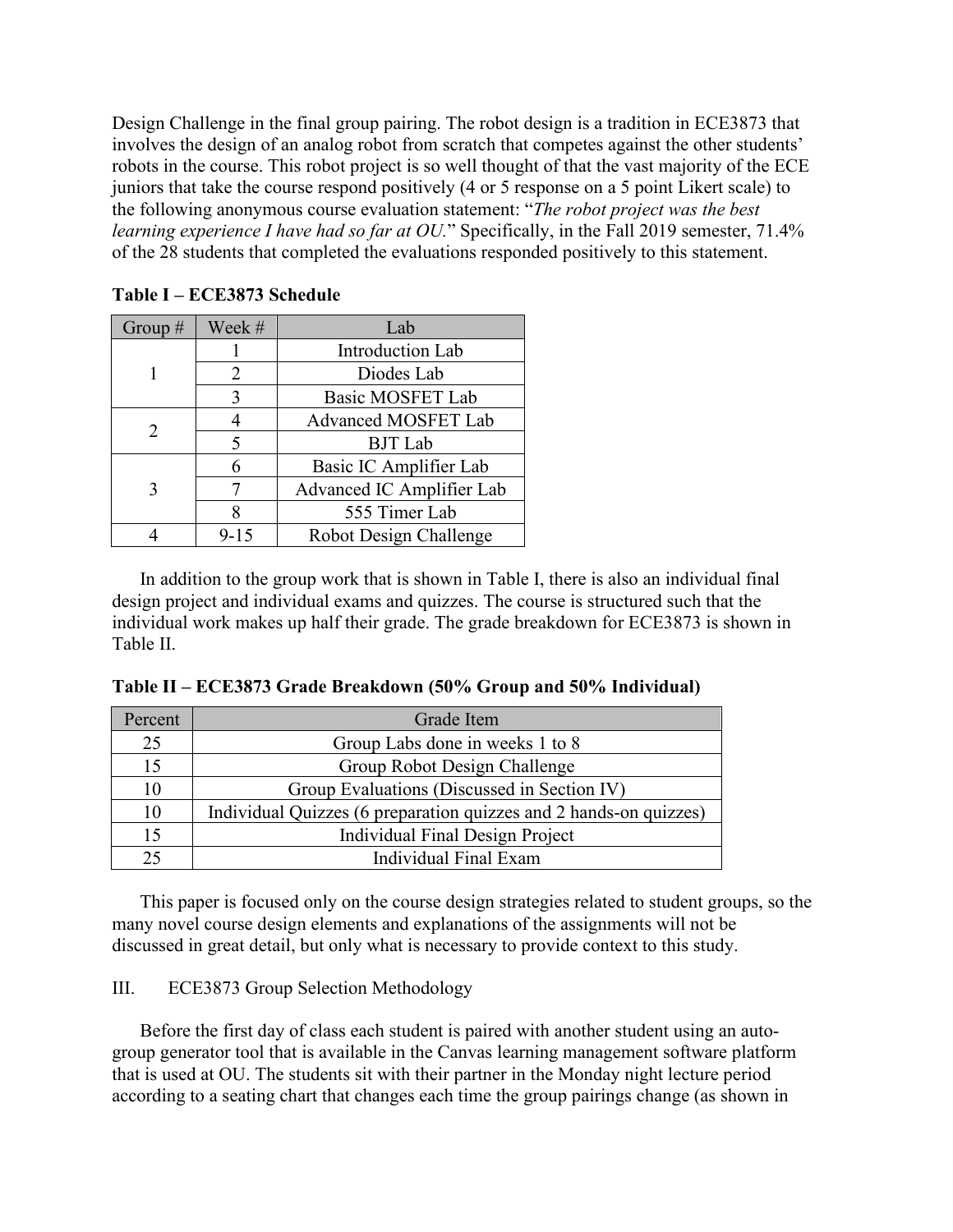Table I). When the seating chart was first implemented in ECE3873 there was a concern that the students would disapprove because there is typically not that level of restriction in a junior-level college class. On the contrary, it turned out that the students liked the set up because it made the course more structured and helped them with the logistical challenges of working with new partners throughout the semester. The Monday night lecture section is the time that the information and background theory the students need for the lab exercises for that week are explained. The students have a dedicated lab section that is at a set time later in the week, but the lab is also accessible at all hours using their student ID.

After the first three labs, the students are switched to a new lab partner in week 4 and then again in week 6. Each student works with three different lab partners during the first half of the course. This 8-week period is called the "Learning from the Labs" portion of the course. After week 8, the final group pairing is set, and the students apply the knowledge they learned from the first 8 weeks to produce an analog robot. The students complete a peer evaluation at the end of their time with each lab partner (details are shown in Section IV). The first three lab partners are selected using a random group selection algorithm that assures the students do not work with the same person twice. The fourth lab partner pairing is determined from a survey that is incorporated into the  $3<sup>rd</sup>$  peer evaluation. In this survey, the students list their preference for the  $4<sup>th</sup>$  lab partner by prioritizing the following five options:

- Work with their  $1<sup>st</sup>$  lab partner
- Work with their  $2<sup>nd</sup>$  lab partner
- Work with their  $3<sup>rd</sup>$  lab partner
- Work with someone they have not worked with before
- Work alone

A program was created to analyze the survey results and give each student their highest possible preferences when selecting their 4<sup>th</sup> lab partner.

There are many reasons why the group shuffling policy was implemented in this course. First and foremost, it gives the students more experience working with different people and that is a very valuable skill for engineers. Working with more people also increases a student's network and that is widely believed to be a key to success. ENGR2002 (one of the prerequisite courses to ECE3873) also implements a group shuffling policy with larger sized groups and it was found to be very effective in that course [10]. Since the students have taken ENGR2002 and are accustomed to group shuffling, it provides scaffolding for the groupbased structure in ECE3873.

In a difficult lab course like ECE3873 one of the biggest concerns is getting lab partners that have a mismatch in abilities or performance. In these mismatch situations there is often the problem of one student relying too heavily on the other student and not learning the material well. Since their partner changes throughout the semester with the group shuffling system, it reduces the likelihood that someone can rely on their partner without learning concepts for themselves. Before implementing the shuffling system in ECE3873 several years ago, the students were allowed to self-select their lab partner and stay with them the entire semester. Observing so many instances of having one student carried by their lab partner and not learn the material well enough to pass the final exam was one of the biggest reasons a change was made. Surprisingly, from past observations in ECE3873, the student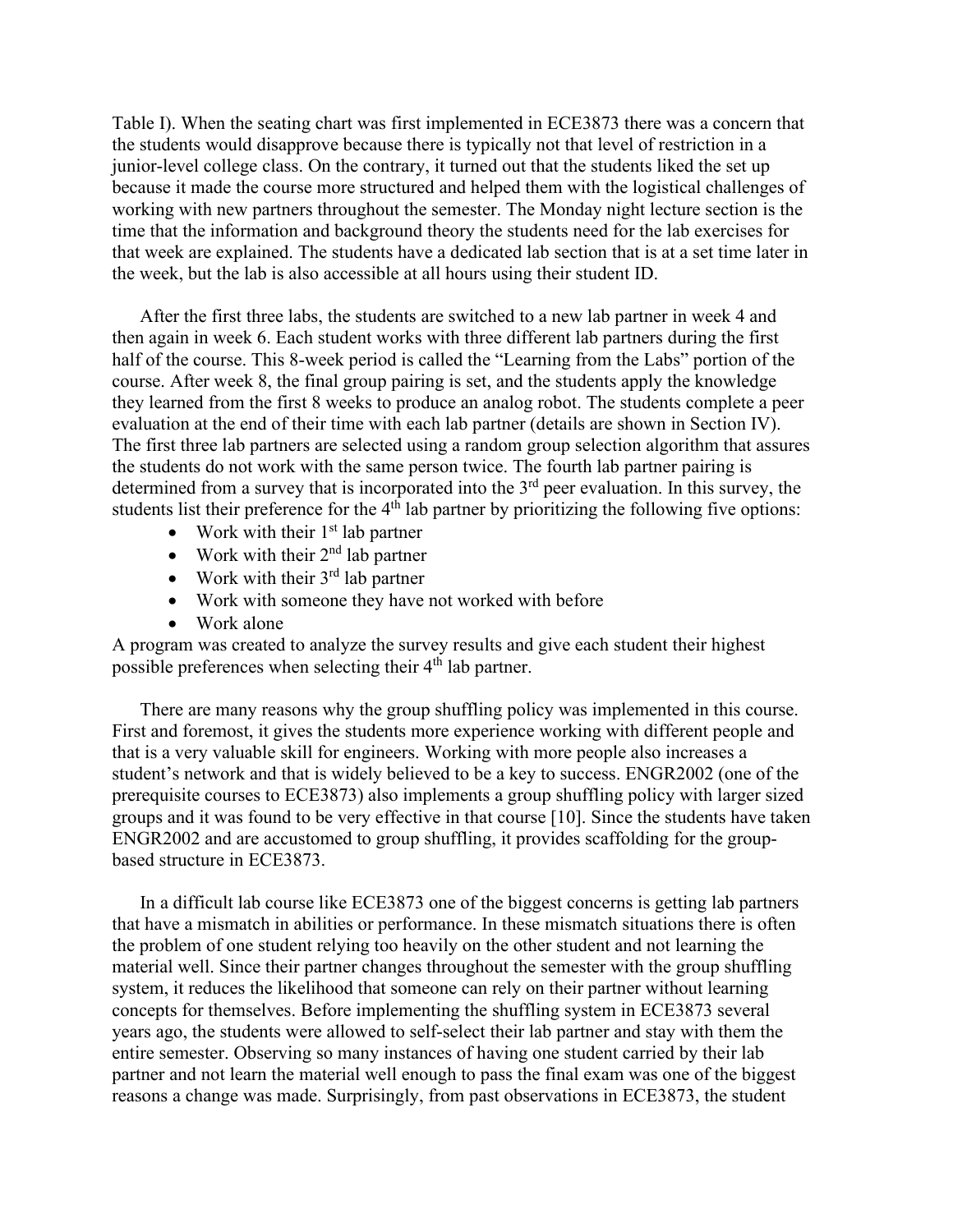that was getting carried by their partner usually did not want to be carried. Far too often the problem was that their lab partner was not a team player and just wanted to do everything themselves because they thought they could do it faster. Being in a dysfunctional situation like that for a whole semester is miserable for students. There are numerous other reasons why having to stick with one student for the whole semester is not an ideal scenario. Some of these are personality clashes, scheduling conflicts, different work ethics, and differences in tolerance to procrastination.

Another important reason that the group shuffling process was implemented for ECE3873 was the problem with sections that have an odd number of people. Under no circumstance would a three-person group work in ECE3873 because the hands-on experience would be diminished, so the only alternative when there was an odd number of students in a section was to have one student work alone all semester. With the group shuffling method, they would only have to work alone for a small portion of the course. Overall, the group shuffling policy offers the numerous benefits that come along with students working with more people, while at the same time mitigating many of the negative outcomes that can occur when using a curriculum design where partners self-select and/or stay together the whole semester.

### IV. Group Evaluation

Creating strategies to minimize the number of students that do not contribute adequately to the group is the biggest challenge in designing a group-based course curriculum. An effective strategy to motivate students to contribute in their group is to implement a peer evaluation system where the students evaluate their group members and themselves. Including a self-evaluation is a critical aspect of the group evaluation because it provides them an opportunity to reflect on their performance and see where they can improve. From years of experience in analyzing group evaluations, students tend to be honest on selfevaluations and are sometimes even harder on themselves than they are on their group members.

The group evaluation system in ECE3873 has the following four categories for the selfevaluation and the peer evaluation. These categories attempt to embody what it means to be a good group member. The following explanations of these four items are written from the perspective of evaluating their group partner, but they are also applied in the self-evaluation by changing the pronouns *they*, *themselves*, and *you* with *I*, *myself*, and *them* respectively.

- **Professionalism** They showed up on time for scheduled meetings and showed a willingness to work with their partner on times to meet. They acted in a professional manner at all times.
- **Competency** They acquired the knowledge needed to adequately contribute to the group. A question you might ask in determining this score is: "If they had to do it by themselves, would they be able to pull it off or would they have a major problem doing it?"
- **Effort and Attitude** They worked hard to try to do at least half of the work and maintained a positive attitude.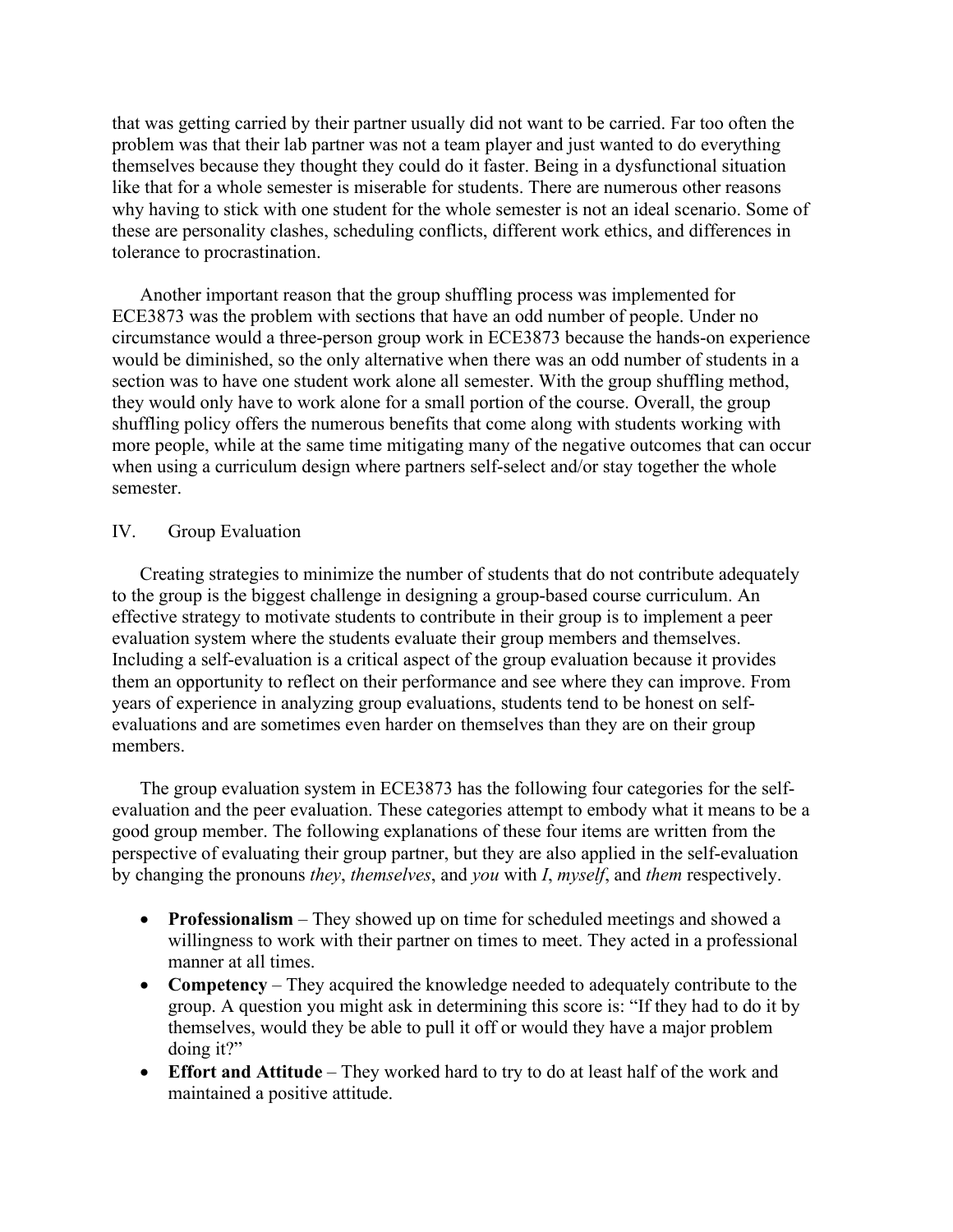• **Teamwork** – They tried to make the project a 2-person project instead of making you do all of it or trying to do it all by themselves.

A score from 0 to 2 is given for each of these items for the peer evaluations and selfevaluations. The scores are averaged for each category and then added to make a total of 16 points. Students are encouraged to use fractional numbers when they enter their scores instead of just entering 0, 1, or 2. However for the last 2 points of the group evaluation there is an item called "overall" where the students evaluate their partner by asking themselves "Did I have the kind of positive experience working with this person that they are someone I would like to be paired together to do the robot project with?" For this item there are only three possible scores they can choose:  $yes = 2$ , maybe  $= 1$ , no  $= 0$ . So, each group evaluation is worth 18 points (10 points for the peer evaluation and 8 for the self-evaluation) and the average of the evaluations from the four pairings are averaged and worth 10% of the grade in the course. The students are warned to make the peer evaluation confidential and if students are discovered to be discussing them with each other they will get a group evaluation grade deduction. By shuffling the groups and not disclosing the group evaluation grade until the end of the semester the students do not know which people might have given them a bad peer evaluation score if they end up with a bad overall grade. Keeping the anonymity of peer evaluations is a critical aspect because it emboldens people to be honest on them without repercussions.

The peer evaluation and self-evaluation were implemented using a custom-designed Canvas survey tool so that the data can be downloaded and processed by a program that does statistical analysis on the responses. If there is a discrepancy that is greater than 20% between the self-evaluation and the peer evaluation of their group partner for any of the four categories shown above, then it will be flagged and teaching assistant (TA) or instructor observations *might* be used in some situations to throw out the score that appears to be wrong. For example, if someone gives themselves a 2 on the professionalism category, but their partner gives them a 1.5, then the average grade of 1.75 should be given. However, since there is a discrepancy greater than 20% that grade would be flagged, and the facts would be analyzed to decide how to proceed. If it was clearly observed that they frequently didn't show up for lab or were always late, then we would throw out the self-score of 2 and the professionalism score would be a 1.5. If there is not a clear reason for throwing out one of the grades, then the average is used. This discrepancy flag system provides a mechanism to increase the fairness and accuracy of the grades. It provides a safeguard against someone being overly critical of their partner on the peer-evaluation and a way to stop an undeserving student that tries to pad their grade by exaggerating how well they did in the group on the self-evaluation.

### V. Results

When considering how to form groups it is a logical assertion that most students would much rather pick their own lab partner (i.e. self-selection) and stick with them the whole semester, so if they were asked whether they thought the shuffling group process was a good idea, the result would be assumed to be negative (i.e. a Likert average score less than 3).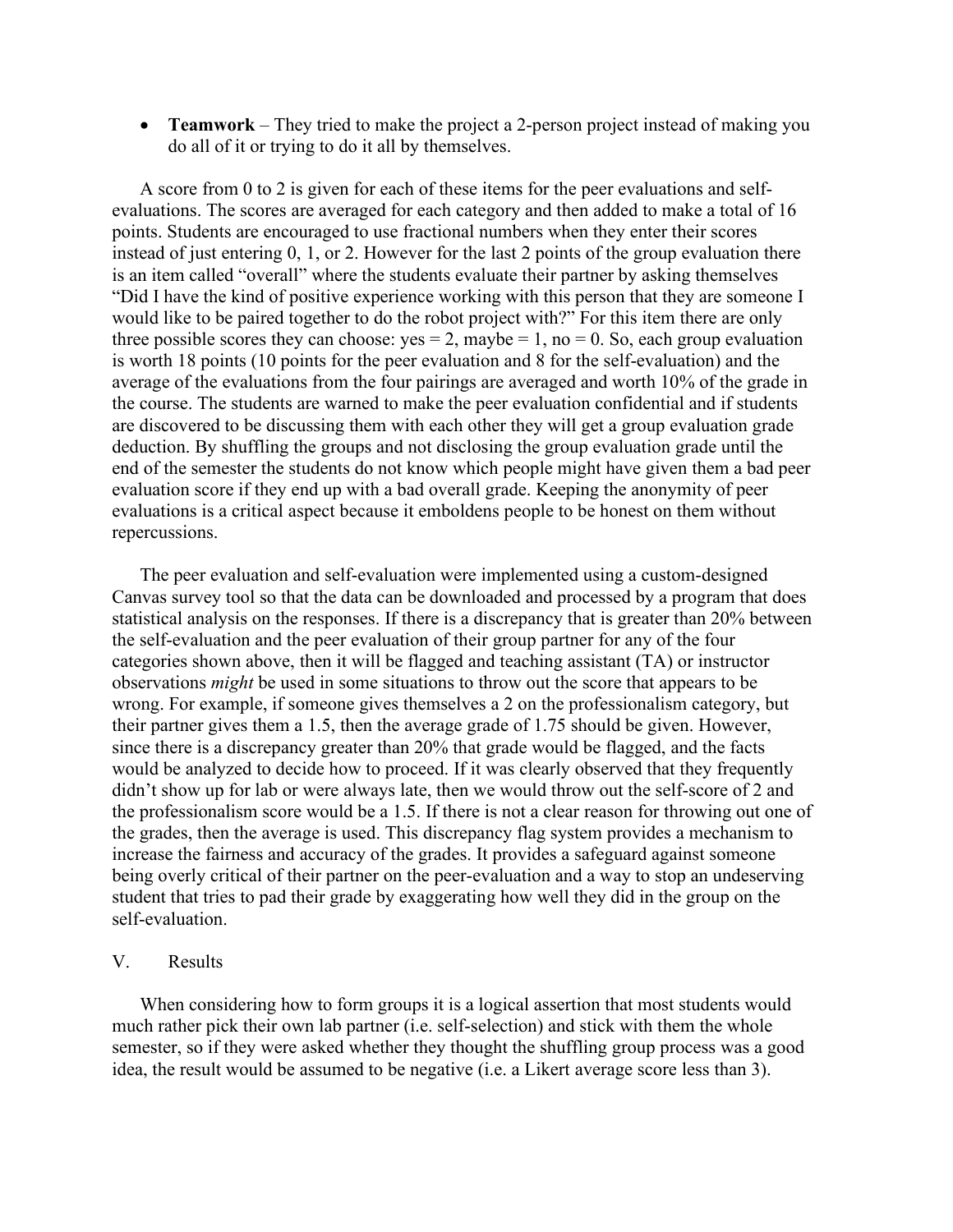Using a 5-point Likert scale survey in the anonymous course evaluations, the students responded to the following statement regarding the group shuffling process:

### "*In the end, I think the structure that was used to rotate lab partners was a good idea.*"

Table III shows the responses to this question over the last four semesters. It is important to note that the students are aware that the instructor does not see the results from the anonymous course evaluations until after the grades come out, so there should not be any "professor pleasing" bias in the data. The *N* column shows the number of students that filled out the evaluations and the *Total* column shows how many students were in the course each semester. The ratio of N to Total depends largely on how many times the students were reminded to fill out the evaluations in that particular semester. There is no mechanism to force students to complete the course evaluations at OU, so getting only a subset of the students is a normal situation. The *% 1 or 2* column shows the percentage of the responses that were negative and the *% 4 or 5* column shows the number of responses that were positive. The neutral responses (i.e. 3) can be determined by adding the positive and negative responses and subtracting them from 100.

| Table III - Group Shuffling Process Favorability Data |  |  |  |
|-------------------------------------------------------|--|--|--|
|-------------------------------------------------------|--|--|--|

| Cohort      | N   | Total | <b>AVG</b> | $\%$ 1 or 2 | $\%$ 4 or 5 |
|-------------|-----|-------|------------|-------------|-------------|
| Spring 2018 | 45  | 66    | 3.93       | 8.88        | 71.12       |
| Fall 2018   | 56  | 58    | 4.04       | 8.93        | 78.57       |
| Spring 2019 | 38  | 59    | 4.26       | 5.26        | 84.21       |
| Fall 2019   | 28  | 56    | 4.50       |             | 96.43       |
| Total       | 167 | 239   | 4.14       | 6.58        | 80.84       |

This data shows that the students overwhelmingly thought the group shuffling method was a good idea. The data also shows that the average response score increased each semester. This can be explained by the improvements that have been made to the process each semester. The two biggest changes that were implemented were the seating chart policy that was introduced prior to Spring 2019 and the total number of partners was reduced from five to four beginning in Fall 2019. Having four different groups appears to be the optimal number in this course because it allows the students enough time together to develop as a team, but still allows the shuffling methodology to work properly.

The students were also asked to respond to the following statement regarding peer reviews in the anonymous course evaluations:

## *"The peer review process for the robot project and the other labs motivated me to do my best."*

The responses to this question over the last four semesters are shown in Table IV.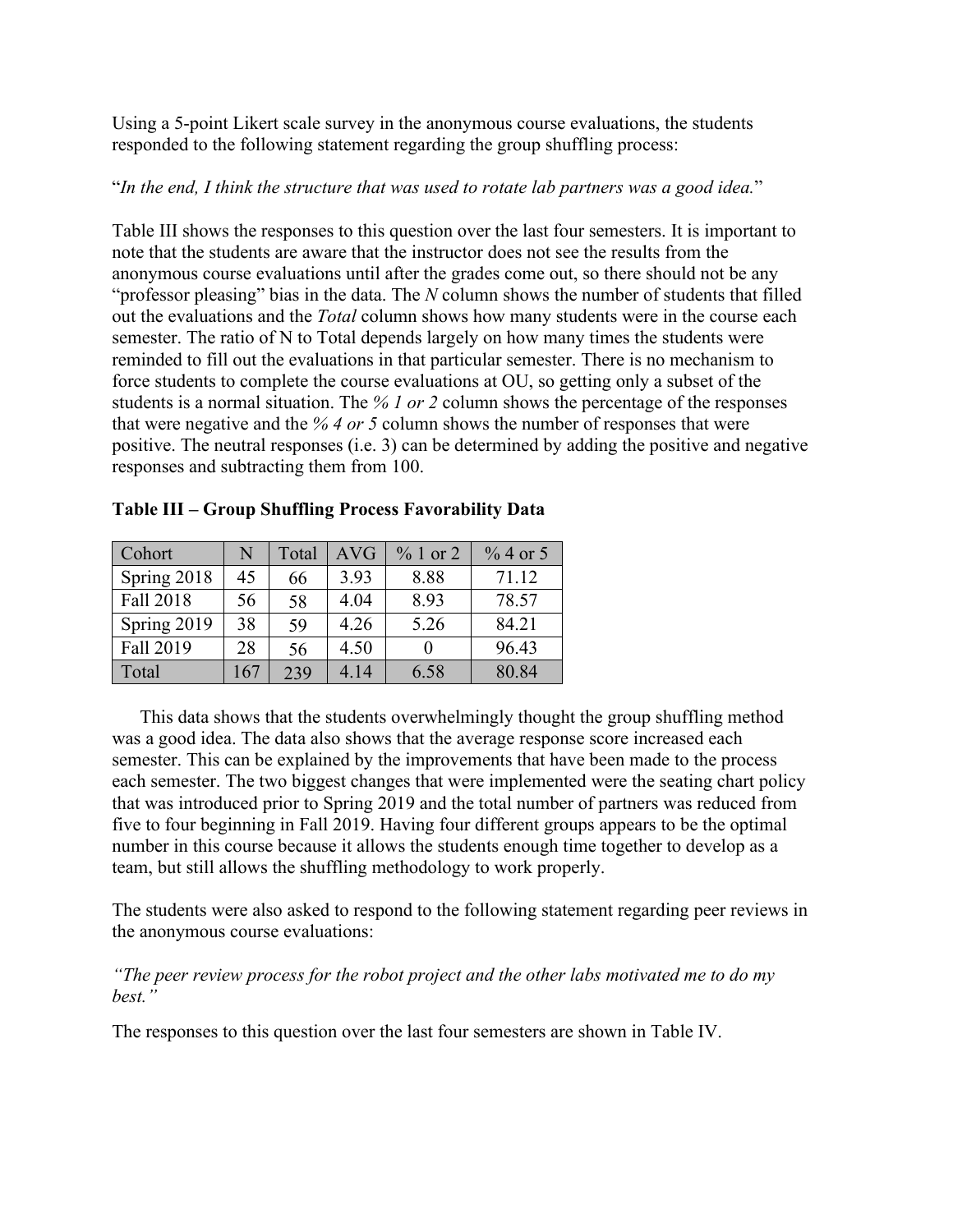| Cohort      | N   | Total | <b>AVG</b> | $\%$ 1 or 2 | $%4$ or 5 |
|-------------|-----|-------|------------|-------------|-----------|
| Spring 2018 | 45  | 66    | 3.71       | 11.11       | 60        |
| Fall 2018   | 57  | 58    | 3.56       | 15.79       | 56.14     |
| Spring 2019 | 38  | 59    | 3.66       | 18.42       | 60.53     |
| Fall 2019   | 28  | 56    | 4.07       | 3.57        | 71.43     |
| Total       | 168 | 239   | 3.71       | 13.09       | 60.72     |

**Table IV – Motivational Effect of Peer Reviews Data** 

To be clear, the group evaluations are referred to as "peer reviews" in the syllabus, so from the students' perspective this data refers to the entire system of performing both the self-evaluation and the peer evaluation. It is clear from the data that the students feel the group evaluations increase their motivation. Another important detail of the group formation structure that motivates students to be good group members is the survey to select their  $4<sup>th</sup>$ lab partner. The students know that if they are not the type of group member that causes people to pick them as a high priority on their robot partner preference, then they will likely not get one of their top choices and might end up with someone else that no one selected as a high priority. This motivation is something that many of the students might not have taken into account when they responded to the generic statement about the peer review process's effect on motivation, but the motivational benefits have been observed to be profound. It is similar to the dynamic where a student tries to impress their boss on an internship in hopes they can get a full-time job offer.

#### VI. Conclusions

This paper shows an effective way to design a group-based curriculum for engineering lab courses that meet in physical lab spaces. The students are motivated to be a good team member through a group evaluation tool and a group shuffling process that rewards students that do a good job. While this study focused only on groups of two people, the process could also be implemented with larger group sizes. While teaching a course with a group-based structure is often more work for the instructor, it provides a great benefit to the students and reduces operational and support cost. Engineering students need to gain as much experience working on teams as possible, so they are prepared for the teaming environment that is prevalent in industry. For this reason, educators should try to incorporate a group-based course design that includes ample individual assignments whenever it is possible. It was found that a 50/50 model, where half of the grade came from group work and half came from individual work functioned well in ECE3873.

### References

- 1. E. Sancristobal, M. Castro, S. Martin, M. Tawkif, A. Pesquera, R. Gil, G. Daz and J. Peire, Remote labs as learning services in the educational arena, in *2011 IEEE Global Engineering Education Conference (EDUCON)*, pp. 1189–1194, 2011.
- 2. Z. Nedic, J. Machotka and A. Nafalski, Remote laboratories versus virtual and real laboratories, in *33rd Annual Frontiers in Education, FIE 2003*, 1, 2003, pp. T3E–1–T3E–6 Vol.1, 2003.